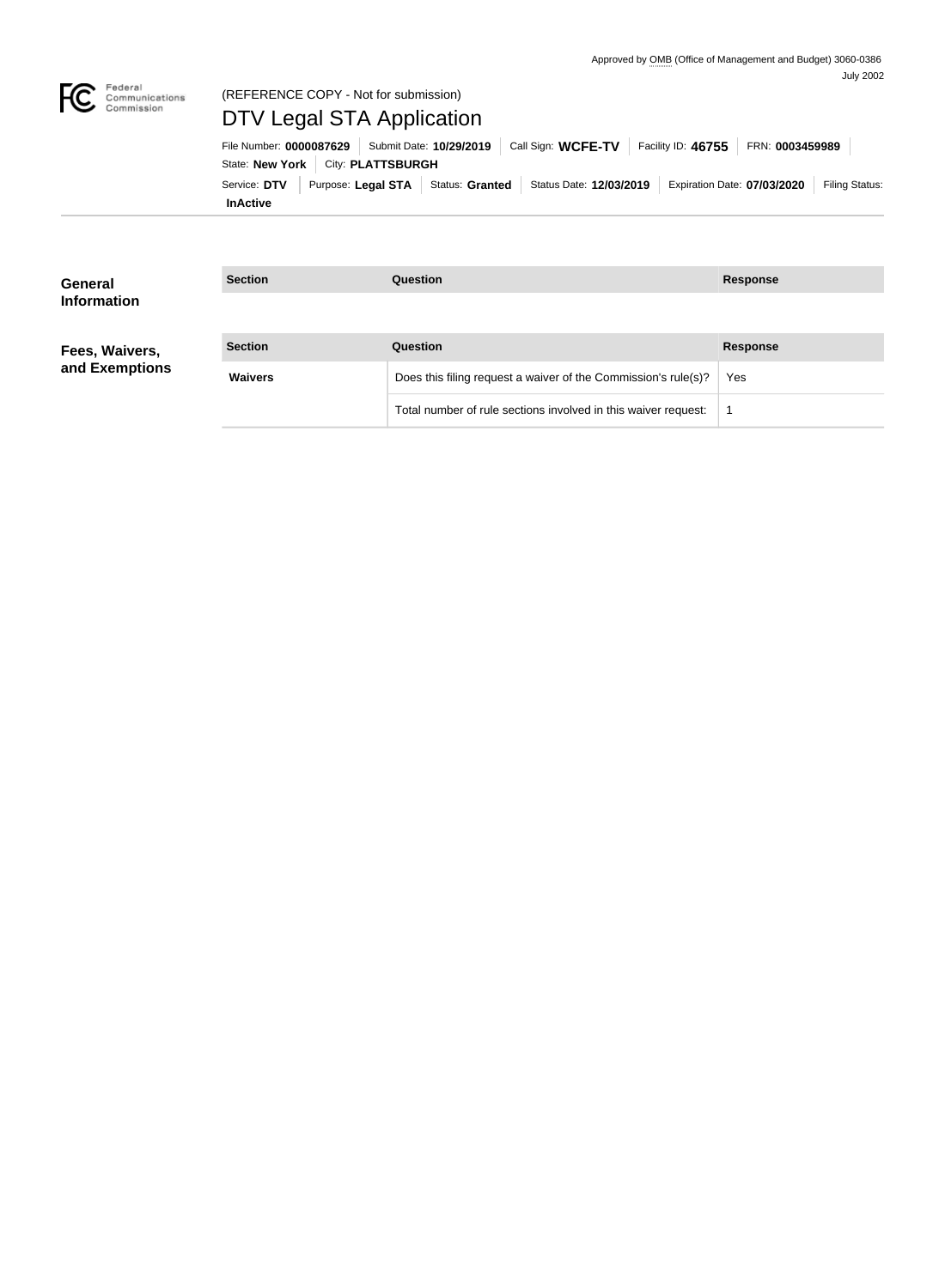#### **Applicant Information**

### **Applicant Name, Type, and Contact Information**

| <b>Applicant</b>                                                 | <b>Address</b>                                                                | <b>Phone</b>          | Email                   | <b>Applicant Type</b>                                       |
|------------------------------------------------------------------|-------------------------------------------------------------------------------|-----------------------|-------------------------|-------------------------------------------------------------|
| <b>MOUNTAIN LAKE PUBLIC</b><br><b>TELECOMMUNICATIONS COUNCIL</b> | 1 SESAME<br><b>STREET</b><br>PLATTSBURGH,<br>NY 12901<br><b>United States</b> | $+1(518)$<br>563-9770 | bmccolgan@mlpbs.<br>org | <b>Private Not-for-Profit</b><br>Educational<br>Institution |

#### **Authorization Holder Name**

 $\Box$  Check box if the Authorization Holder name is being updated because of the sale (or transfer of control) of the Authorization(s) to another party and for which proper Commission approval has not been received or proper notification provided.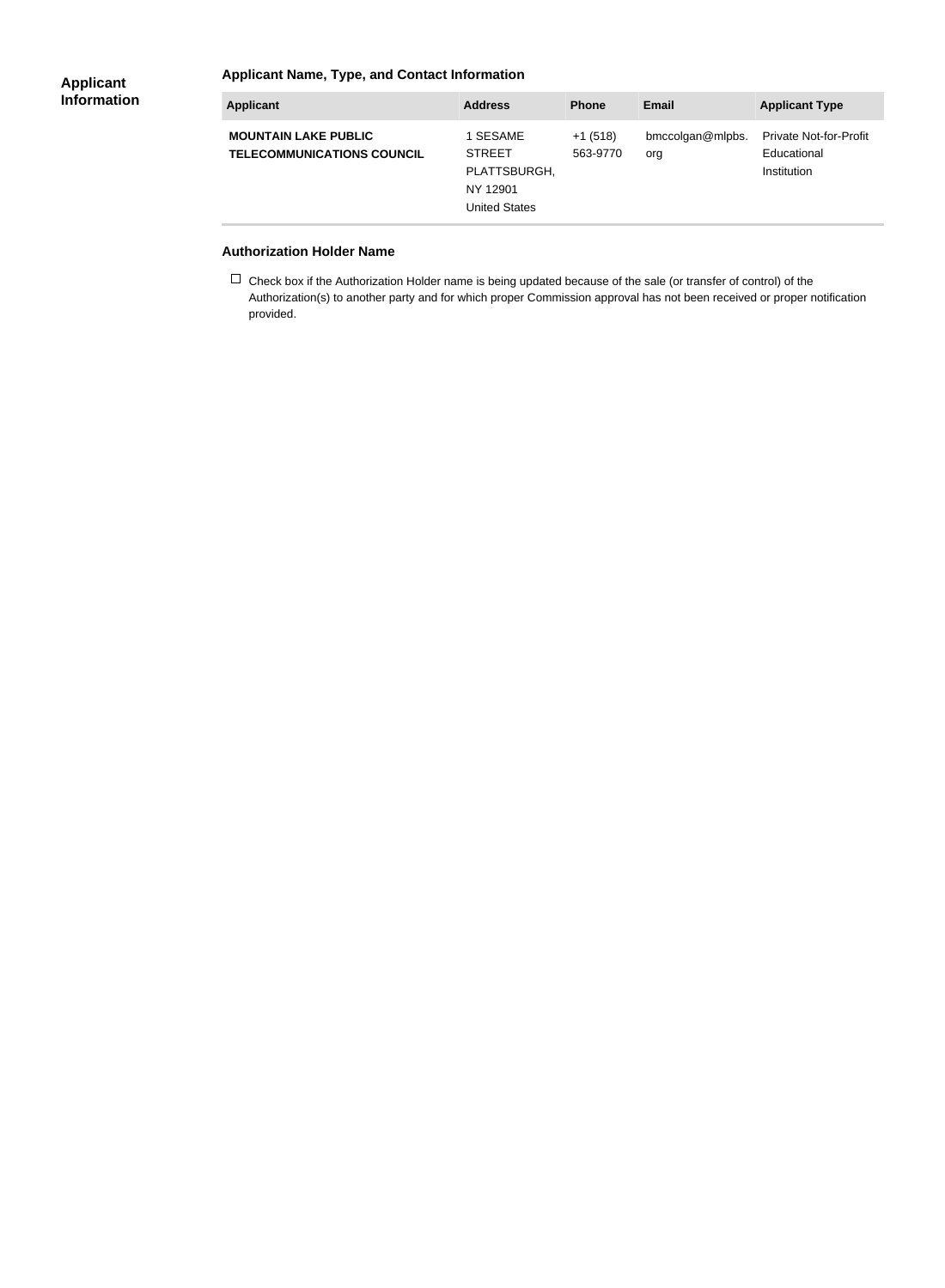| <b>Contact</b><br><b>Representatives</b><br>(4) | <b>Contact Name</b>                                                                                                            | <b>Address</b>                                                                                      | <b>Phone</b>          | <b>Email</b>                          | <b>Contact Type</b>         |
|-------------------------------------------------|--------------------------------------------------------------------------------------------------------------------------------|-----------------------------------------------------------------------------------------------------|-----------------------|---------------------------------------|-----------------------------|
|                                                 | Joseph M. Davis, P.E<br><b>Consulting Engineer</b><br>Chesapeake RF Consultants,<br><b>LLC</b>                                 | 207 Old Dominion<br>Road<br>Yorktown, VA 23692<br><b>United States</b>                              | $+1(703)$<br>650-9600 | Joseph.Davis@RF-consultants.<br>com   | Technical<br>Representative |
|                                                 | <b>BARRY PERSH</b><br><b>GRAY MILLER PERSH LLP</b>                                                                             | 2233 Wisconsin<br>Avenue, NW<br>Suite 226<br>Washington, DC<br>20007<br><b>United States</b>        | $+1(202)$<br>776-2458 | BPERSH@GRAYMILLERPERSH.<br><b>COM</b> | Legal<br>Representative     |
|                                                 | <b>WILLIAM ROGERS</b><br><b>DIRECTOR OF</b><br><b>ENGINEERING</b><br>Mountain Lake Public<br><b>Telecommunications Council</b> | <b>1 SESAME STREET</b><br>PLATTSBURGH,<br>NY 12901<br><b>United States</b>                          | $+1(518)$<br>563-9770 | TROGERS@MLPBS.ORG                     | Technical<br>Representative |
|                                                 | <b>Derek Teslik</b><br>Gray Miller Persh, LLP                                                                                  | Derek Teslik<br>2233 Wisconsin Ave<br>NW Ste 226<br>Washington, DC<br>20007<br><b>United States</b> | $+1(202)$<br>559-7489 | dteslik@graymillerpersh.com           | Legal<br>Representative     |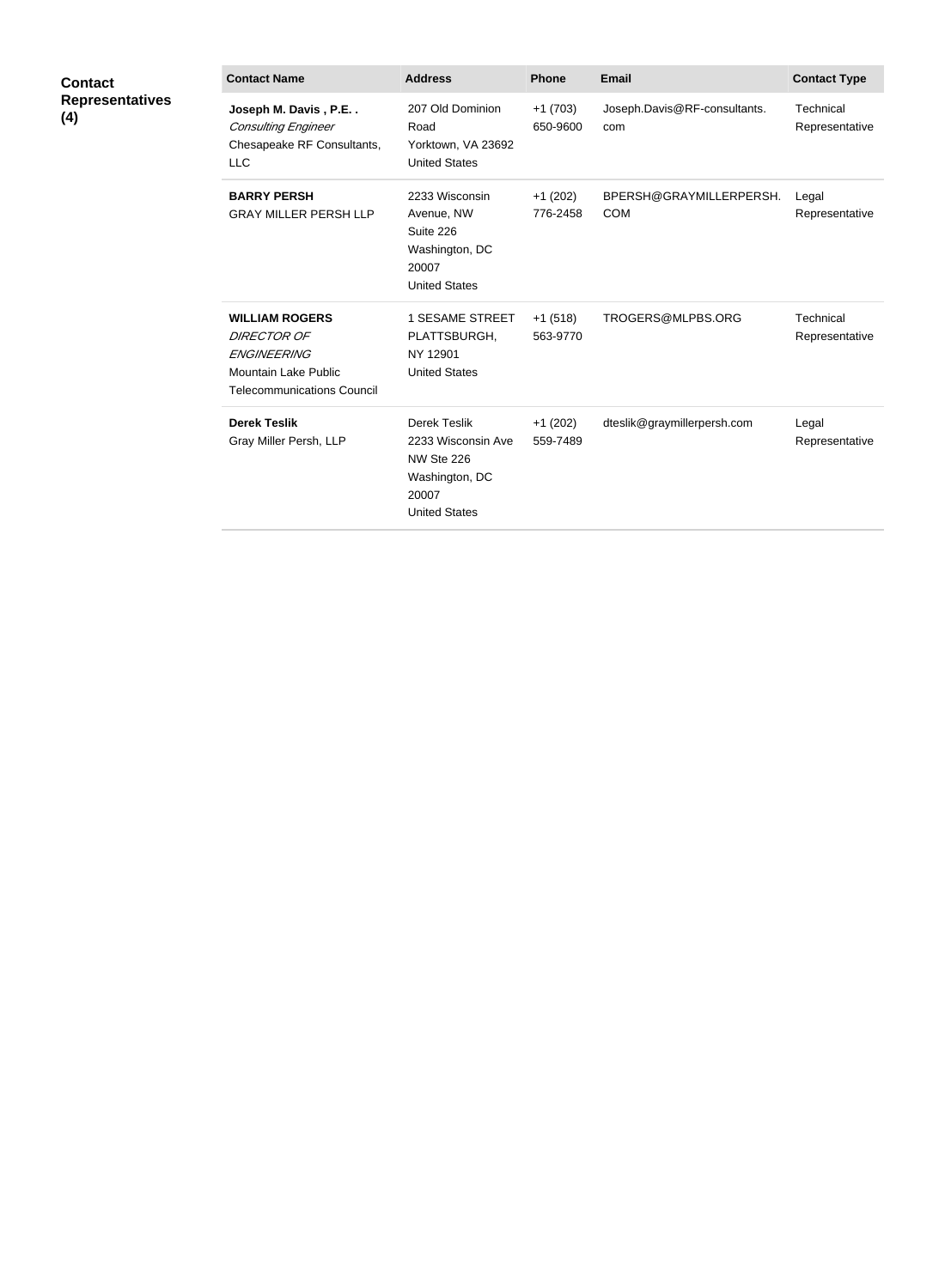| <b>Channel and</b><br><b>Facility</b><br><b>Information</b> | <b>Section</b>                          | <b>Question</b>        | <b>Response</b>                          |
|-------------------------------------------------------------|-----------------------------------------|------------------------|------------------------------------------|
|                                                             | <b>Proposed Community of</b><br>License | <b>Facility ID</b>     | 46755                                    |
|                                                             |                                         | <b>State</b>           | New York                                 |
|                                                             |                                         | City                   | <b>PLATTSBURGH</b>                       |
|                                                             |                                         | DTV Channel            | 38                                       |
|                                                             |                                         | Designated Market Area | <b>BURLINGTON-</b><br><b>PLATTSBURGH</b> |
|                                                             | <b>Facility Type</b>                    | <b>Facility Type</b>   | Noncommercial Educational                |
|                                                             |                                         | <b>Station Type</b>    | Main                                     |
|                                                             | Zone                                    | Zone                   | $\overline{2}$                           |

## **Primary station proposed to be rebroadcast:**

|  | <b>Facility Id</b> | <b>Call Sign</b> | City | <b>State</b> |
|--|--------------------|------------------|------|--------------|
|--|--------------------|------------------|------|--------------|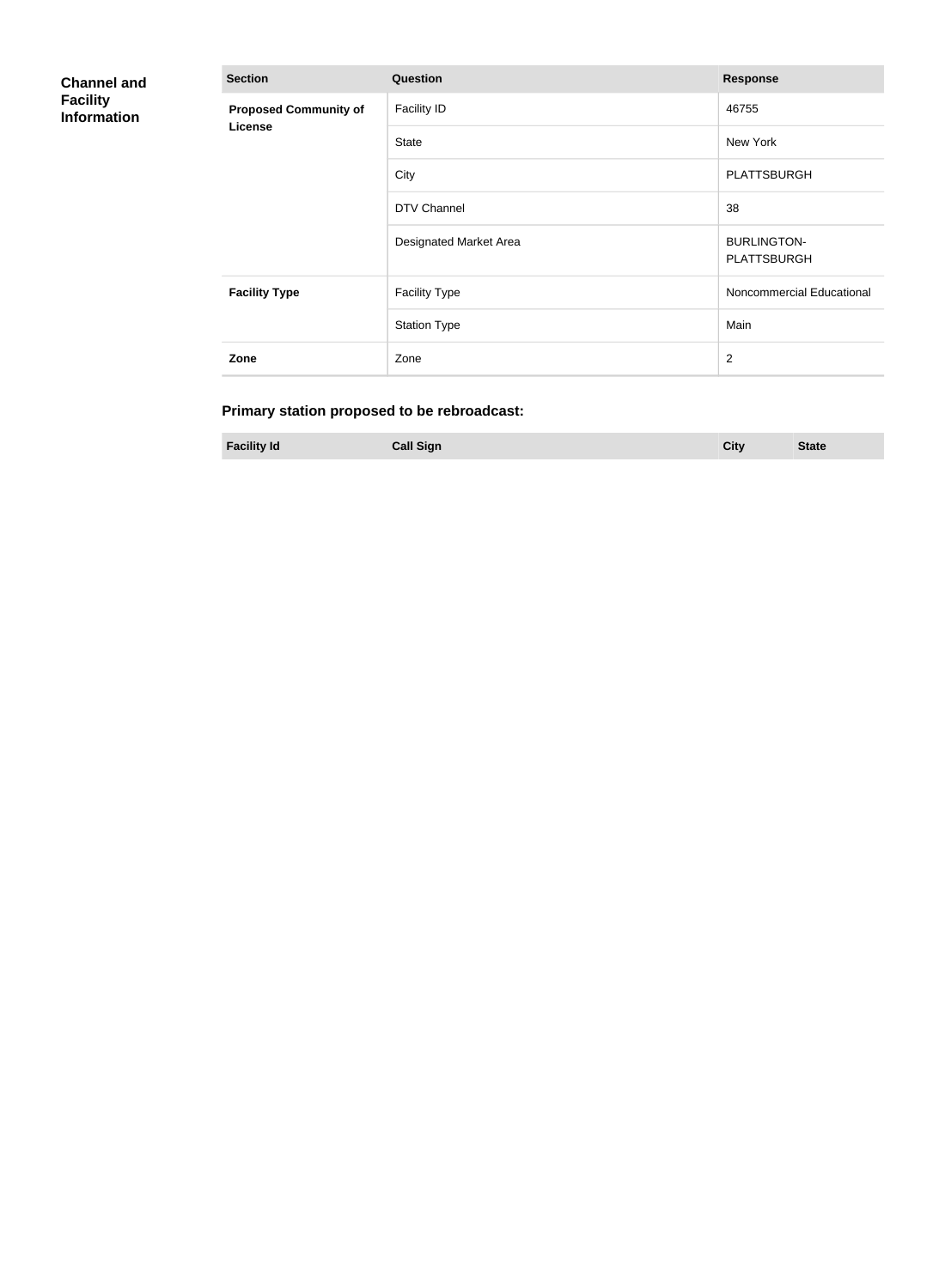| <b>Certification</b> | <b>Section</b>                                    | <b>Question</b>                                                                                                                                                                                                                                                                                                                                                                                                                                                                                                                                                                                                                                                                                                                                                                                                                                           | <b>Response</b>                                            |
|----------------------|---------------------------------------------------|-----------------------------------------------------------------------------------------------------------------------------------------------------------------------------------------------------------------------------------------------------------------------------------------------------------------------------------------------------------------------------------------------------------------------------------------------------------------------------------------------------------------------------------------------------------------------------------------------------------------------------------------------------------------------------------------------------------------------------------------------------------------------------------------------------------------------------------------------------------|------------------------------------------------------------|
|                      | <b>General Certification</b><br><b>Statements</b> | The Applicant waives any claim to the use of any particular<br>frequency or of the electromagnetic spectrum as against the<br>regulatory power of the United States because of the<br>previous use of the same, whether by authorization or<br>otherwise, and requests an Authorization in accordance with<br>this application (See Section 304 of the Communications Act<br>of 1934, as amended.).                                                                                                                                                                                                                                                                                                                                                                                                                                                       |                                                            |
|                      |                                                   | The Applicant certifies that neither the Applicant nor any<br>other party to the application is subject to a denial of Federal<br>benefits pursuant to §5301 of the Anti-Drug Abuse Act of<br>1988, 21 U.S.C. §862, because of a conviction for<br>possession or distribution of a controlled substance. This<br>certification does not apply to applications filed in services<br>exempted under §1.2002(c) of the rules, 47 CFR. See §1.<br>2002(b) of the rules, 47 CFR §1.2002(b), for the definition of<br>"party to the application" as used in this certification §1.2002<br>(c). The Applicant certifies that all statements made in this<br>application and in the exhibits, attachments, or documents<br>incorporated by reference are material, are part of this<br>application, and are true, complete, correct, and made in<br>good faith.   |                                                            |
|                      | <b>Authorized Party to Sign</b>                   | <b>FAILURE TO SIGN THIS APPLICATION MAY RESULT IN</b><br>DISMISSAL OF THE APPLICATION AND FORFEITURE<br>OF ANY FEES PAID<br>Upon grant of this application, the Authorization Holder may<br>be subject to certain construction or coverage requirements.<br>Failure to meet the construction or coverage requirements<br>will result in automatic cancellation of the Authorization.<br>Consult appropriate FCC regulations to determine the<br>construction or coverage requirements that apply to the type<br>of Authorization requested in this application.<br>WILLFUL FALSE STATEMENTS MADE ON THIS FORM<br>OR ANY ATTACHMENTS ARE PUNISHABLE BY FINE AND<br>/OR IMPRISONMENT (U.S. Code, Title 18, §1001) AND/OR<br>REVOCATION OF ANY STATION AUTHORIZATION (U.S.<br>Code, Title 47, §312(a)(1)), AND/OR FORFEITURE (U.S.<br>Code, Title 47, §503). |                                                            |
|                      |                                                   | I certify that this application includes all required and<br>relevant attachments.                                                                                                                                                                                                                                                                                                                                                                                                                                                                                                                                                                                                                                                                                                                                                                        | Yes                                                        |
|                      |                                                   | I declare, under penalty of perjury, that I am an authorized<br>representative of the above-named applicant for the<br>Authorization(s) specified above.                                                                                                                                                                                                                                                                                                                                                                                                                                                                                                                                                                                                                                                                                                  | <b>William McColgan</b><br>President and CEO<br>10/29/2019 |
|                      |                                                   |                                                                                                                                                                                                                                                                                                                                                                                                                                                                                                                                                                                                                                                                                                                                                                                                                                                           |                                                            |